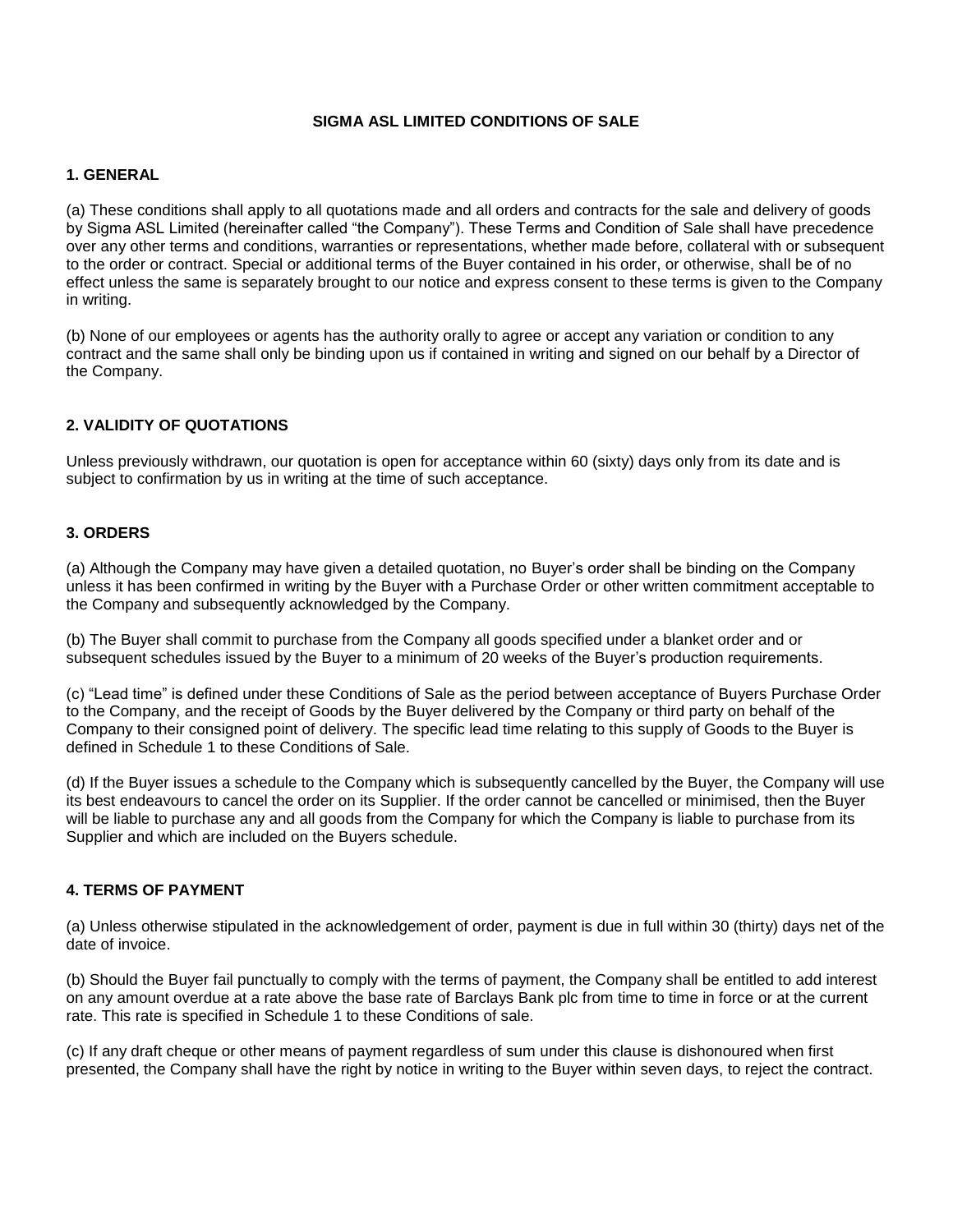## **5. DELIVERY & RISK**

(a) Time is not considered to be of the essence in the Contract and the Company will use all reasonable endeavours to affect delivery within the stipulated period of time as a warranty not a condition of the Contract. If no such period is stipulated, within a reasonable time and provided the Company shall be under no liability for any loss or damage to the Buyer or others arising directly or indirectly out of the late delivery, whether due to its default or not, nor shall such late delivery be deemed to be a breach of contract, nor entitle the Buyer to cancel this contract. If delivery is delayed by circumstances beyond the control of the Company then the delivery date shall be extended by agreement with the Buyer.

(b) The Company shall be entitled, without prejudice to its other rights, to terminate the contract or any unfulfilled part of the contract, or at the least suspend or make partial deliveries if:

i) The Buyer requests it to carry out any development, modification or variation in addition to the contract, or ii) The completion of the manufacture or supply of goods is prevented, hindered or delayed either directly or indirectly be reason of the Buyer failing to disclose the necessary information or instruction or commitment to purchase goods or tooling, war, civil commotion, governmental restrictions, transport difficulties, strikes, lock-outs, accidents or stoppages to works, shortage of labour, materials, equipment and fuel or power, machinery breakdown of any cause whatsoever beyond the control of the Company or its sub-contractors or suppliers, whether such cause exists at the date of order or not.

(c) When delivery is affected by the Company or by an independent contractor arranged by the Company, the Buyer shall be bound to accept delivery of the goods on arrival at the address specified by the Buyer on his order form whereupon risk in the goods shall pass to the Buyer. The Buyer must notify the Company in writing (otherwise than upon the carriers documents) of damage in transit, miss-delivery, or quantity discrepancy within 3 calendar days of arrival at the delivery place.

(d) When the goods are to be collected by the Buyer risk in the goods shall pass to the Buyer immediately upon collection.

(e) Safety stock is defined a number of weeks of Buyers usage of stock which will be held in SAL's warehouse. The specific amount of safety stock to be held in SAL's warehouse is specified in Schedule 1 to these Conditions of Sale.

## **6. FAULTS & DEFECTS**

(a) All faults or defects must be notified to the Company in writing within 30 (thirty) working days of the date of delivery to, or collection by, the Buyer.

(b) The Company will not accept any debit charges for faulty goods unless clause 6 (a) has been complied with.

(c) The Company shall not be liable for short delivery of goods if faults or defects are not notified in accordance with clause 6 (a) or damage in transit, miss-delivery or quantity discrepancy is not notified in accordance with clause 5 (c).

(d) The absence of any complaint or claim during the aforementioned period shall be conclusive evidence in any proceedings that the Company has fully discharged all of its obligations under contract in particular that the goods are in conformity with the contract in all respects.

e) The Company's liability in any claim relating to reject goods will be limited in all cases to the sales value of the part supplied to the Buyer.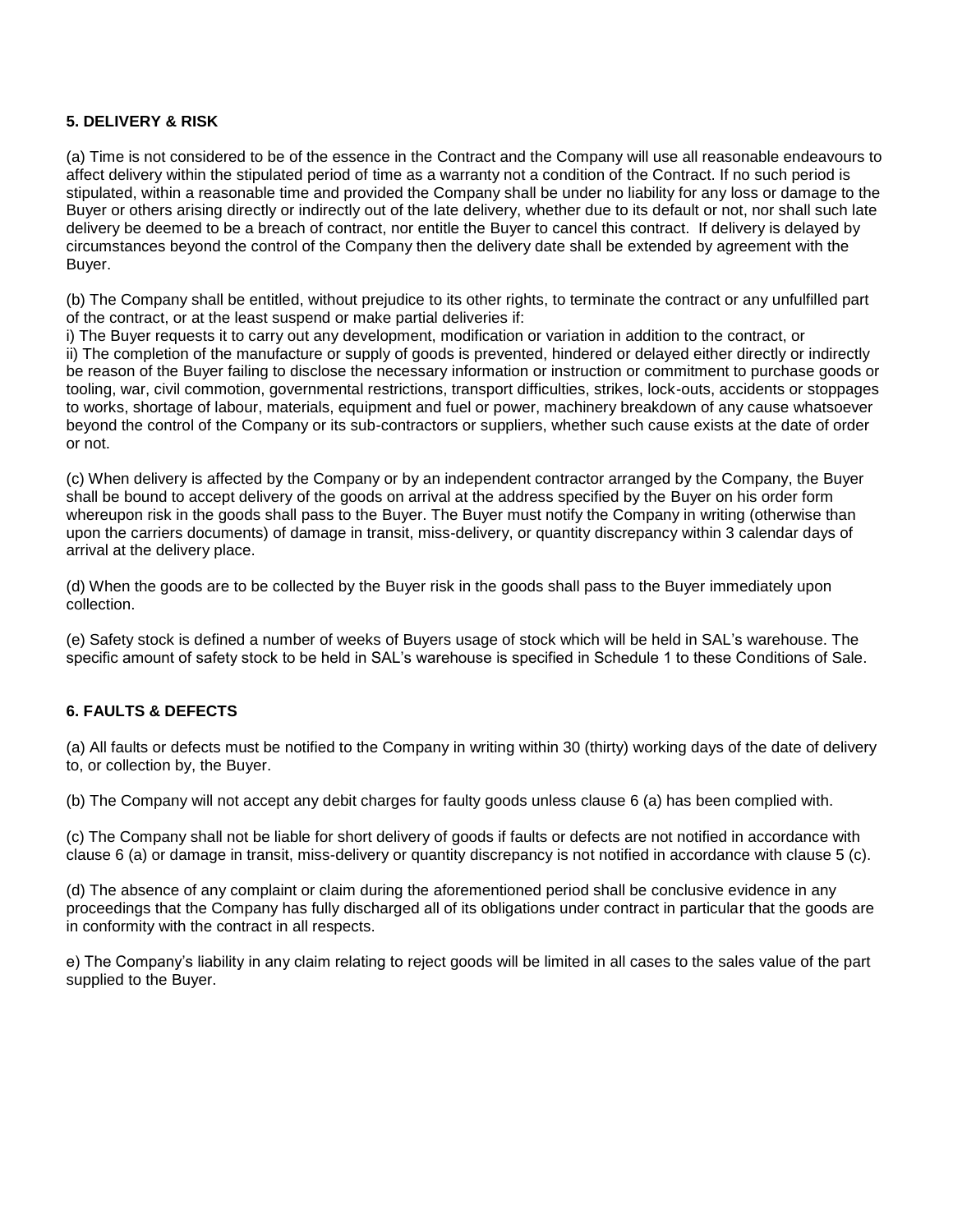# **7. EXCLUSION OF LIABILITY**

(a) Contracts may be cancelled only with the written consent of the Company and on terms which will indemnify the Company for all loss including, but not by the way of limitation, the costs of goods manufactured or in the course of manufacture or delivery.

(b) The terms of this Condition are in lieu of all conditions, warranties or other terms as to description, fitness for purpose, condition, merchantability, quantity or otherwise in respect of goods or packing whether expressed in the contract or implied by Common Law, custom or statute and notwithstanding that such purpose or condition may be, may become, or may have been known to the Company. Apart from its obligation to replace goods in accordance with the terms of this Condition, the Company accepts no liability either for faults or defects in goods or for any loss or damage to the Buyer or other arising directly or indirectly from any breach of the terms of the contract of the general law, and defects in quality or dimensions shall not be a ground for cancellation of the contract or of the balance of the contract by the Buyer.

(c) Without prejudice to the generality of the foregoing:

i) The Company shall not be liable for any indirect or consequential loss or damage suffered by the Buyer, including but without limitation, delay, loss of production, loss of profits, loss of or damage to other property of goods and death or injury to persons, nor shall it be liable for any loss or damage capable of being covered by insurance. ii) The Company does not warrant that the goods are fit for any particular purpose and the Buyer shall not be entitled to rely upon the Company as having any particular skill or judgement in relation to any particular use of the goods.

# **8. PROPERTY IN GOODS**

(a) Until full payment has been received by the Company for all goods whatsoever supplied at any time by it to the Buyer:

### i) Property in the goods remain in the Company

ii) Should the goods (or any of them) be converted into a new product, whether or not such a conversion involves the admixture of any goods or product whatsoever and in whatever proportions, the conversion shall be deemed to have been effected on behalf of the Company and it shall have the full legal and beneficial ownership of the new product. iii) Subject to 8 iv) and 8 v) below, the Buyer shall be at liberty to sell the goods and new products referred to in 8 ii) above in the ordinary course of business on the basis that the Company shall have the full legal and beneficial ownership of the goods and such new products and that the proceeds of the sale thereof shall be the property of the Company, and for which the Buyer shall account to the Company demand until the Company has been paid in full.

(iv)The Company may at any time revoke the Buyers power of sale by notice to the Buyer, if the Buyer is in default for longer than seven days in the payment of any sum whatsoever due to us (whether in respect of goods or any other goods supplied at any time to it by the Company or for any other reason whatsoever) or if the Company has bona fide doubts as to the solvency of the Buyer.

v) The Buyers power of sale shall automatically cease if a Receiver is appointed over any of the assets or the undertaking of the Buyer, or a winding-up order is made against the Buyer, or the Buyer goes into voluntary liquidation (otherwise for the purpose of reconstruction or amalgamation) or calls a meeting of, or makes any arrangements or composition with, creditors to commit any action of bankruptcy.

vi) Under determination of the Buyers power of sale under 8 iv) and 8 v) above, the Buyer shall place the goods and the new products at the disposal of the Company and the Company shall be entitled to enter upon any premises of the Buyer for the purpose of removing goods and new products and to remove such goods and new products from the premises of the Buyer (including severance from realty where necessary).

(b) The supply chain includes raw materials, work in progress at the supplier, parts in transit, and parts in SAL warehouse. In any obsolescence claim the Buyer will be liable to the Company for the total value of this material. The specific length of the supply chain is specified in Schedule 1 to these Conditions of sale.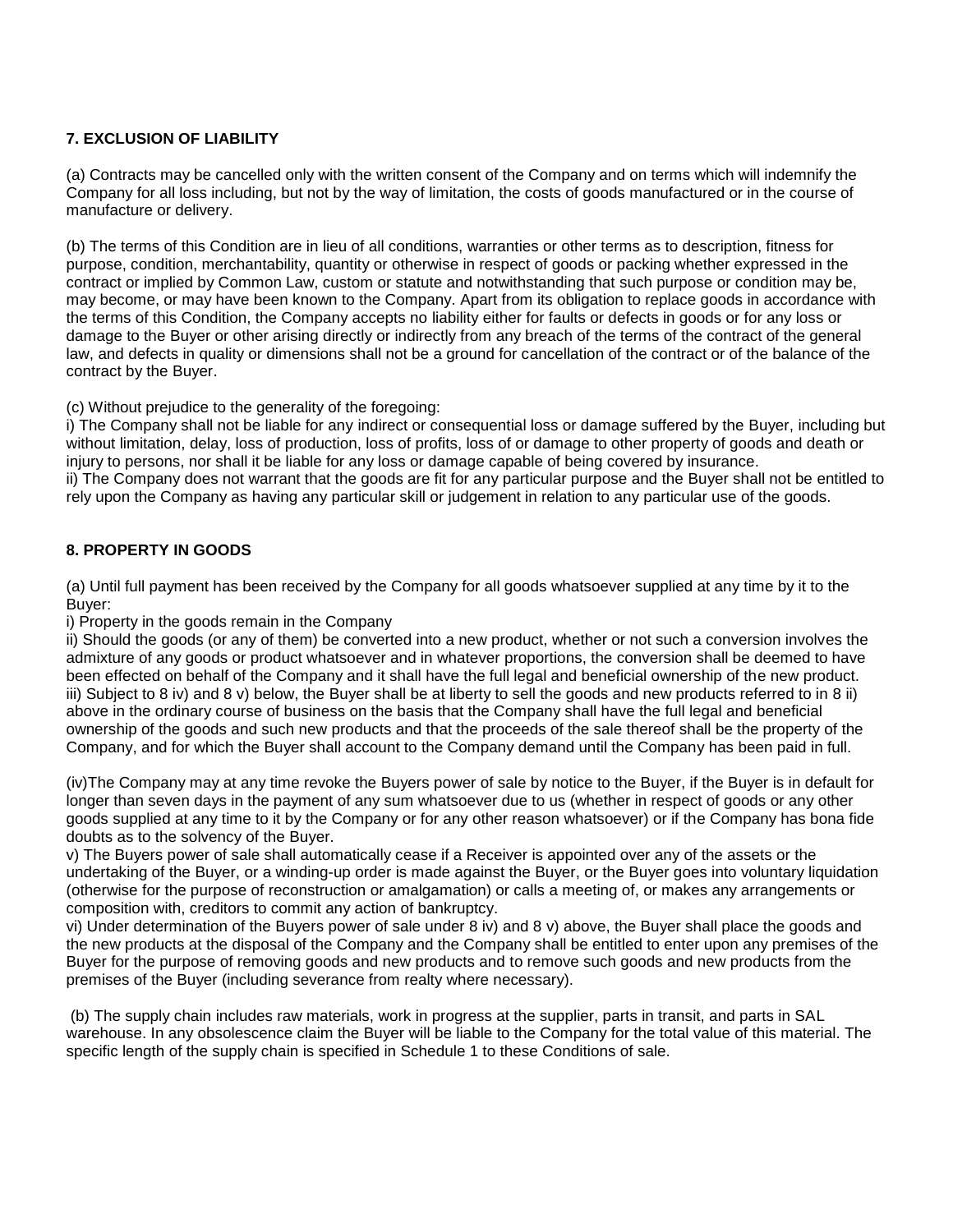# **9. ARBITRATION**

All disputed differences and questions which may at any time arise between the parties hereto or their respective representatives or assignees touching or arising out or in respect of these Conditions of the Contract or the subject matter thereof shall be referred to a single Arbitrator in accordance with the provisions of the Arbitration Act 1950 or any statutory modification or re-enactment thereof for the time being in force.

| Signed (On behalf of Sigma ASL Ltd) | Signed (On behalf of) |
|-------------------------------------|-----------------------|
|                                     |                       |
| <b>Print Name</b>                   | <b>Print Name</b>     |
| Date:                               | Date:                 |